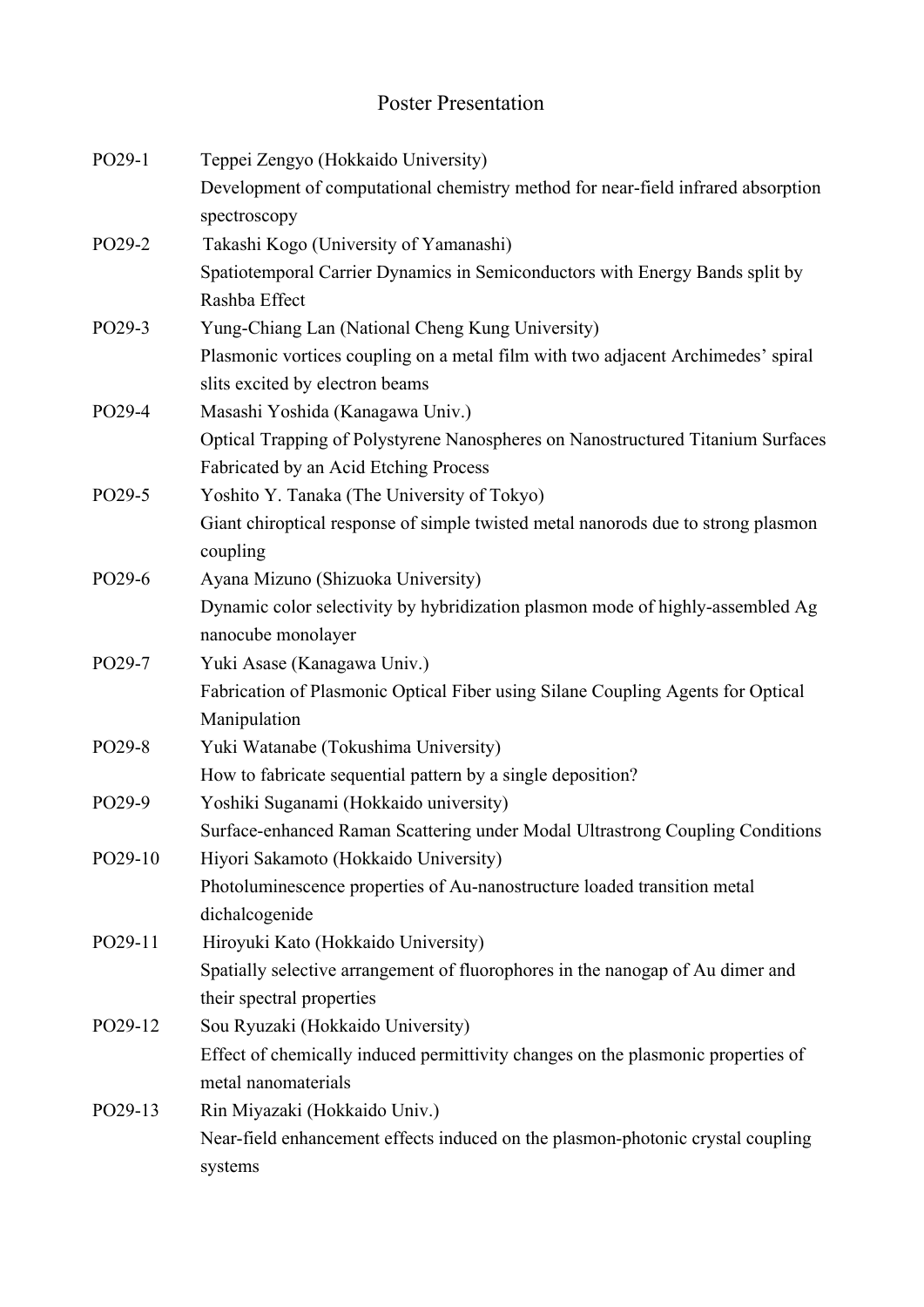| PO29-14 | Hiroki Takeuchi (Hokkaido University)                                             |
|---------|-----------------------------------------------------------------------------------|
|         | Near-field spectral properties of exciton-plasmon strong coupling systems         |
| PO29-15 | Toya Otsuki (The University of Shiga Prefecture)                                  |
|         | Fabrication and SERS properties of electrochemical deposited silver nanostructure |
| PO29-16 | Yuma Fukumoto (Hokkaido University)                                               |
|         | Plasmon-induced photochromic reactions under weak and strong coupling             |
|         | conditions                                                                        |
| PO29-17 | Aya Takahashi (Hokkaido university)                                               |
|         | Nonlinear spectroscopy of coupled plasmonic nanostructures                        |
| PO29-18 | Keisuke Imaeda (Hokkaido University)                                              |
|         | Control of near-field enhancement effect induced on the periodically arrayed      |
|         | plasmonic nanostructures                                                          |
| PO29-19 | Naoya Nomoto (Graduate School of Chemical Sciences and Engineering, Hokkaido      |
|         | University)                                                                       |
|         | Fabrication and spectral properties of graphene plasmonic nanostructures in the   |
|         | mid-infrared region                                                               |
| PO29-20 | Sora Inoue (Hokkaido university)                                                  |
|         | Fabrication of plasmon-functionalized microreactor systems                        |
| PO29-21 | Noboru Osaka (Osaka Metropolitan University)                                      |
|         | Development of live cell imaging system using surface plasmon resonance of gold   |
|         | nanodisk structures                                                               |
| PO29-22 | Kota Kurosawa (Graduate School of Chemical Sciences and Engineering, Hokkaido     |
|         | University,)                                                                      |
|         | Fabrication and spectral properties of Au nanoparticles-loaded transition metal   |
|         | dichalcogenide compounds                                                          |
| PO29-23 | Nagisa Miwa (Waseda University)                                                   |
|         | Optical field enhancement near gold nanoplate assembly studied by nonlinear       |
|         | optical microscopy                                                                |
| PO29-24 | Nozomi Oishi (Hokkaido University)                                                |
|         | Formation of ultra-strong coupling states between dye molecules and plasmonic     |
|         | lattice arrays                                                                    |
| PO29-25 | Yen-En Liu (Hokkaido University)                                                  |
|         | Enhancement of hot electron transfer by coherent interaction between plasmonic    |
|         | nanoparticles under modal strong coupling conditions                              |
| PO29-26 | Tomoki Watanabe (Tokushima University)                                            |
|         | Orientation control of gold nanoring using surface modification                   |
| PO29-27 | Anri Sakurai (University of Yamanashi)                                            |
|         | Scanning near-field optical spectroscopy and carrier transport based analysis in  |
|         | mesoscopic regions for two-dimensional semiconductors                             |